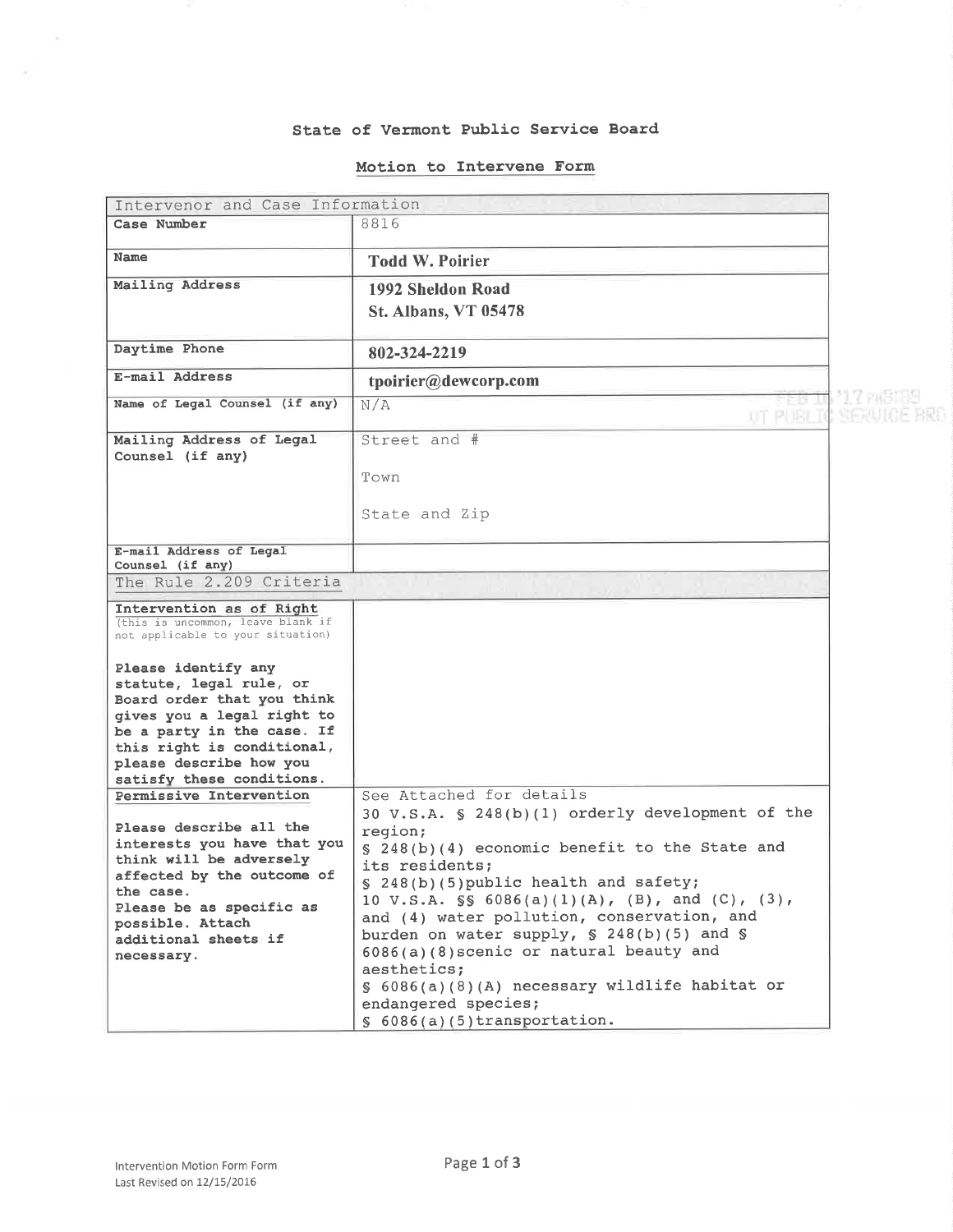| Please state whether there are<br>other ways to protect your<br>interest(s) besides as a party<br>participating in this<br>proceeding. If there is no other<br>way for you to protect your<br>interests, please state this<br>fact. Please also explain<br>whether there is already a party<br>in the case who has the same or<br>similar interest(s) to be<br>protected in the case. | There is no other way for me to protect my<br>interests. |  |
|---------------------------------------------------------------------------------------------------------------------------------------------------------------------------------------------------------------------------------------------------------------------------------------------------------------------------------------------------------------------------------------|----------------------------------------------------------|--|
| Certification This section may be completed by the intervenor or a duly authorized representative.                                                                                                                                                                                                                                                                                    |                                                          |  |
| I certify that the information provided on this form is true and accurate to the<br>best of my knowledge.                                                                                                                                                                                                                                                                             |                                                          |  |
| Print Name Todd W. Poirer                                                                                                                                                                                                                                                                                                                                                             |                                                          |  |
| Todal Par                                                                                                                                                                                                                                                                                                                                                                             |                                                          |  |
| Signature                                                                                                                                                                                                                                                                                                                                                                             | Feb. 16, 2017<br>Date                                    |  |
|                                                                                                                                                                                                                                                                                                                                                                                       |                                                          |  |

 $\sim$ 

 $\mathcal{P}$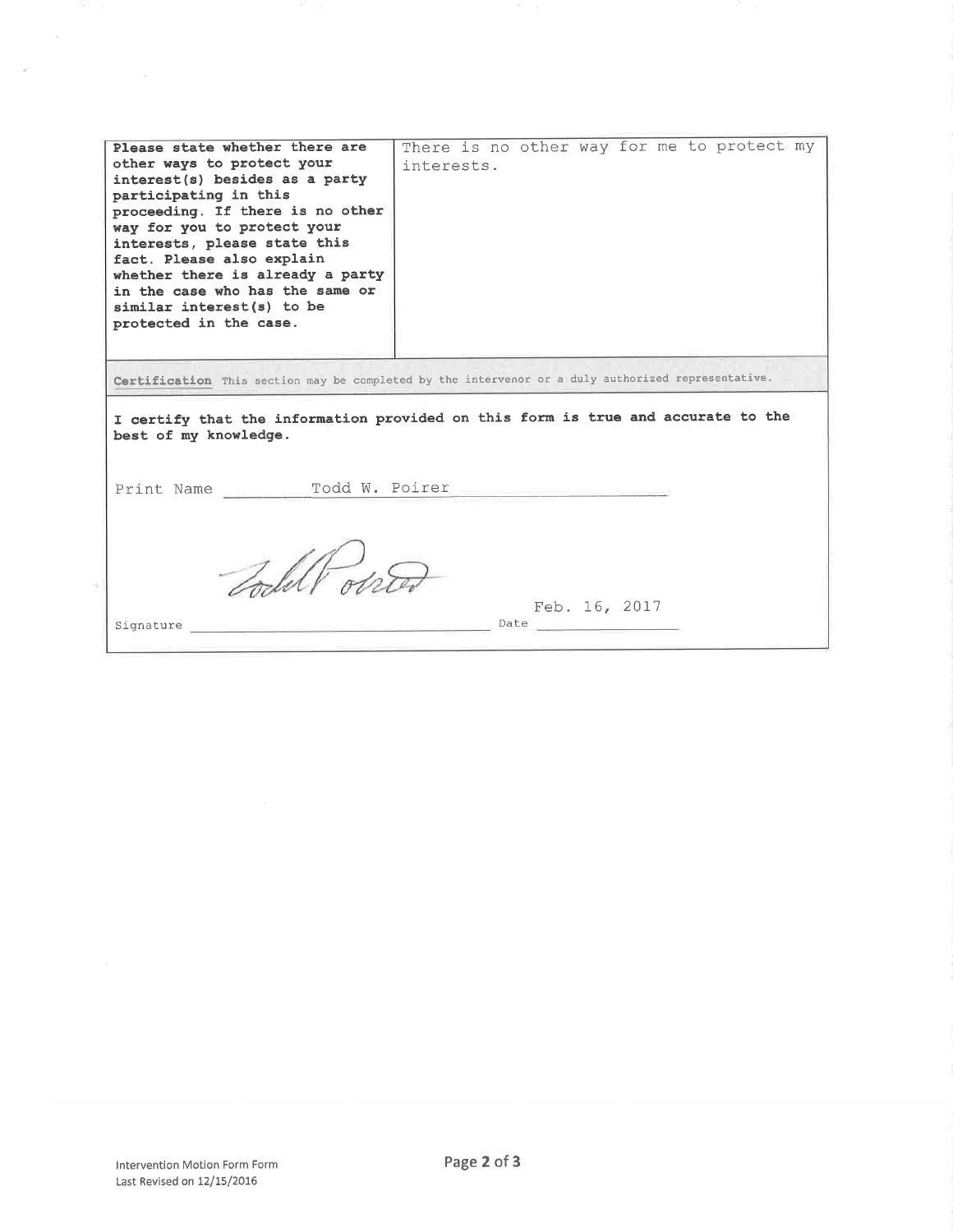# State of Vermont Public Service Board

## Docket #8816

Petition of Swanton Wind LLC

Todd W. Poirier 1992 Sheldon Road St. Albans, VT 05478 802-324-2219 tpoirier@dewcorp.com

## MEMORANDUM OF TODD POIRIER IN SUPPORT OF MOTION TO INTERVENE

I, Todd Poirier, in support of the motion to intervène, filed by myself, and subject to the penalties of perjury, do hereby state the following facts which are true to the best of my knowledge and ability.

I live at 1992 Sheldon Road, Swanton, Vermont with my wife Lori and our son. My house is located approximately 2200 feet from the location of the closest wind turbine proposed by Swanton Wind.

There is a substantial amount of conflicting accounts, studies, report, and other data regarding the effects of large scale wind turbines on human health, the environment, and property values . However, it is clear that the majority of complaints regarding these concems come from within the audible distances surrounding similar projects. The financial investment that my wife and I have made in our property at 1992 Sheldon Road is a substantial part of our retirement plan. Based on real estate values and the inability of some home owners to sell their properties located close to similar wind turbine projects, the equity that we currently have in our property, as well as the future value of our property will be adversely affected by the installation of Industrial turbines this close to our property. There is conflicting data available regarding the amount of depreciation, loss of value, and ability to sell properties surrounding other wind turbine projects, but it is clear that there is potential for substantial depreciation of property values surrounding the location of the proposed Swanton Wind project. This fact creates the potential issue that home owners living near the proposed project could be unable to sell their property after the completion of the project. These home owners could potentially be exposed to adverse health effects due to inaccurate modeling, inefficient engineering, or a host of other variables inherent to new and complex wind turbine technologies There are many variables involved in the effects of similar wind turbine projects to homeowners' property values based on logistics which make the potential financial impact to homeowners' vary widely, case by case. The majority of the data available regarding complaints from homeowners and loss of real-estate value are from the audible area surrounding similar projects. In evaluating Swanton Winds proposed project, I ask that the pSB require that reasonable provisions be established to ensure that the surrounding property owners within audible range of the wind turbines are not subjected to substantial financial impact do to diminishing property values resulting from the installation of the proposed wind project. Swanton wind has suggested <sup>a</sup> potential buyout plan to purchase properties within 6 months after completion at "current market value," at that time, which would be the depreciated value and would still subject the property owners to financial losses due to depreciation. Provisions need to be included in Swanton Winds Proposal that will ensure that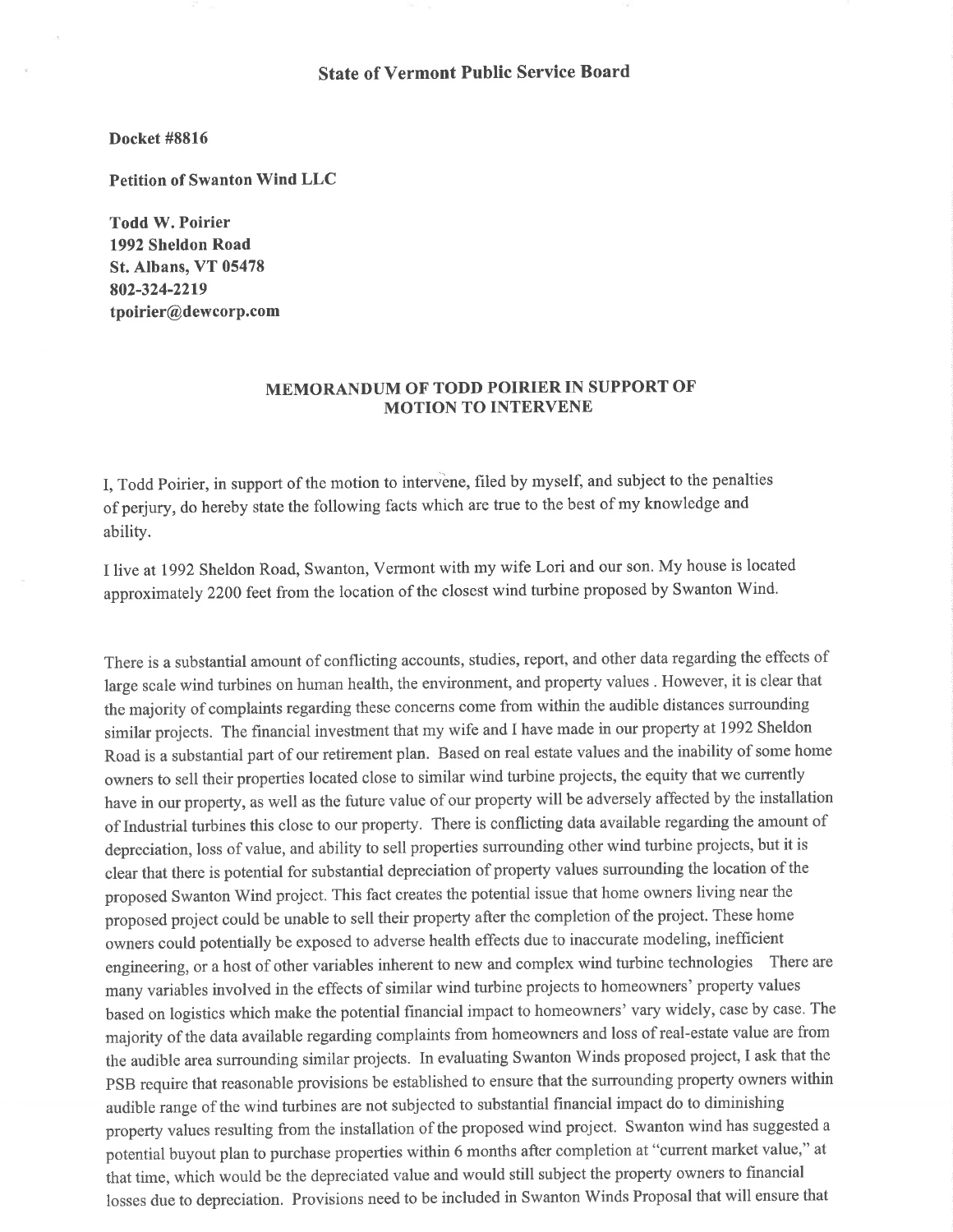### State of Vermont Public Service Board

the property owners, most at risk of adverse financial impact, be protected from unreasonable loss. To achieve that goal, the provisions would need to identify and offset the difference between the current market or appraised value of each property within an audible distance around the project, and the property values of each property at a reasonable time after the completion of the project. A reasonable time would be a length of time that would allow surrounding real estate values to re-stabilize. The provisions could effectively protect the affected property owners by requiring Swanton Wind to offer payment to affected property owners at a reasonable time after completion of the project that is equal to the depression value, or <sup>a</sup> payment to the property owners prior to completion of the project at a reasonable and agreed upon estimated depreciation value based on the logistics of each property.

If this project is allowed to proceed based on a perceived "Good of the Public" then the interests of the public that is most impacted by the project must be protected from unreasonable impact.

I Certify that the information provided on this form is true and accurate to the best of my knowledge.

Todell onter

Todd Poirier St. Albans Feb.16,2017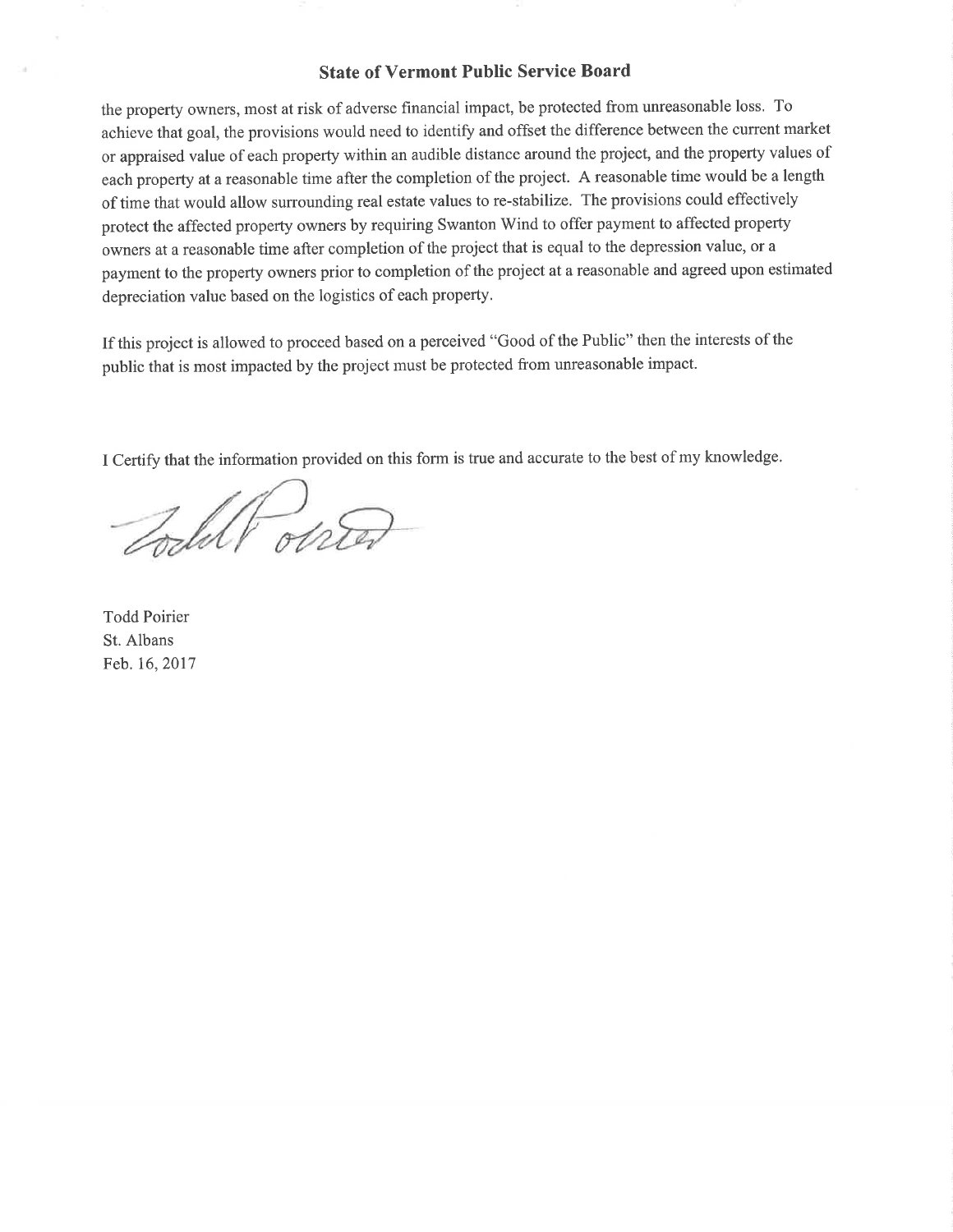# STATE OF VERMONT PUBLIC SERVICE BOARD

Docket No. 8816

Petition of Swanton Wind LLC for a certificate of public )<br>good pursuant to 30 V.S.A. § 248, for the construction good, pursuant to 30 V.S.A. § 248, for the construction <br>of an up to 20 MW wind-powered electric generation (b) of an up to 20 MW wind-powered electric generation <br>
plant powered by up to 7 wind turbines located along  $\qquad$ plant powered by up to 7 wind turbines located along ) Rocky Ridge in Swanton, Vermont (1988)

# CERTIFICATE OF SERVICE

We, Brian and Penny Dubie, et.al., certify that on February 16, 2017, copies of the foregoing Notices of Appearance, and Motion to Intervenes of Brian and Penny Dubie, Jeanne Royer, Judith and Patrick Luneau, Karen and Leo Mclaughlin, Sally and Bruce Collopy, Kaye and Frank B. Mehaffey, Jr., Terrance Smith, David A. Goodrich, Robert Perkins, Patricia Messier, Sarah & Ed Ferguson, Ian and Danielle Garrant, Curtis Swan and Sara Luneau-Swan, Dan and Nancy Dunne, Erynn & Tyrelt Boudreau, Dennis Hendy and Diane Bell, Mary and Mark Bushey, Steve Woodward, Kenneth Fox, Michelle and Luc Deslandes, David Butterfield, Bradley Stott and Jennifer Belanger, Clark and Carol Palmer, Paula Pearsall, Greg Pierce and Paula Kene, Mark and Marianne Dubie, Marie and Gil Tremblay, Patricia Rainville and John Smith, Kevin and Dolores Nichols, Jessica Decker and Lance Desautels, Suzanne Seymour, Mary Hunter, Todd Poirier in the above-referenced matter, were served via First-Class U.S. Mail on the interested persons designated in the following Service List.

Respectfully submitted this 16<sup>th</sup> day of February, 2017.

By: Buan Duke

Dibio

Brian Dubie Penny Dubie 770 McKenzie Road Fairfield, VT 05455 (802) 734-1877 pennydubie@gmail.com